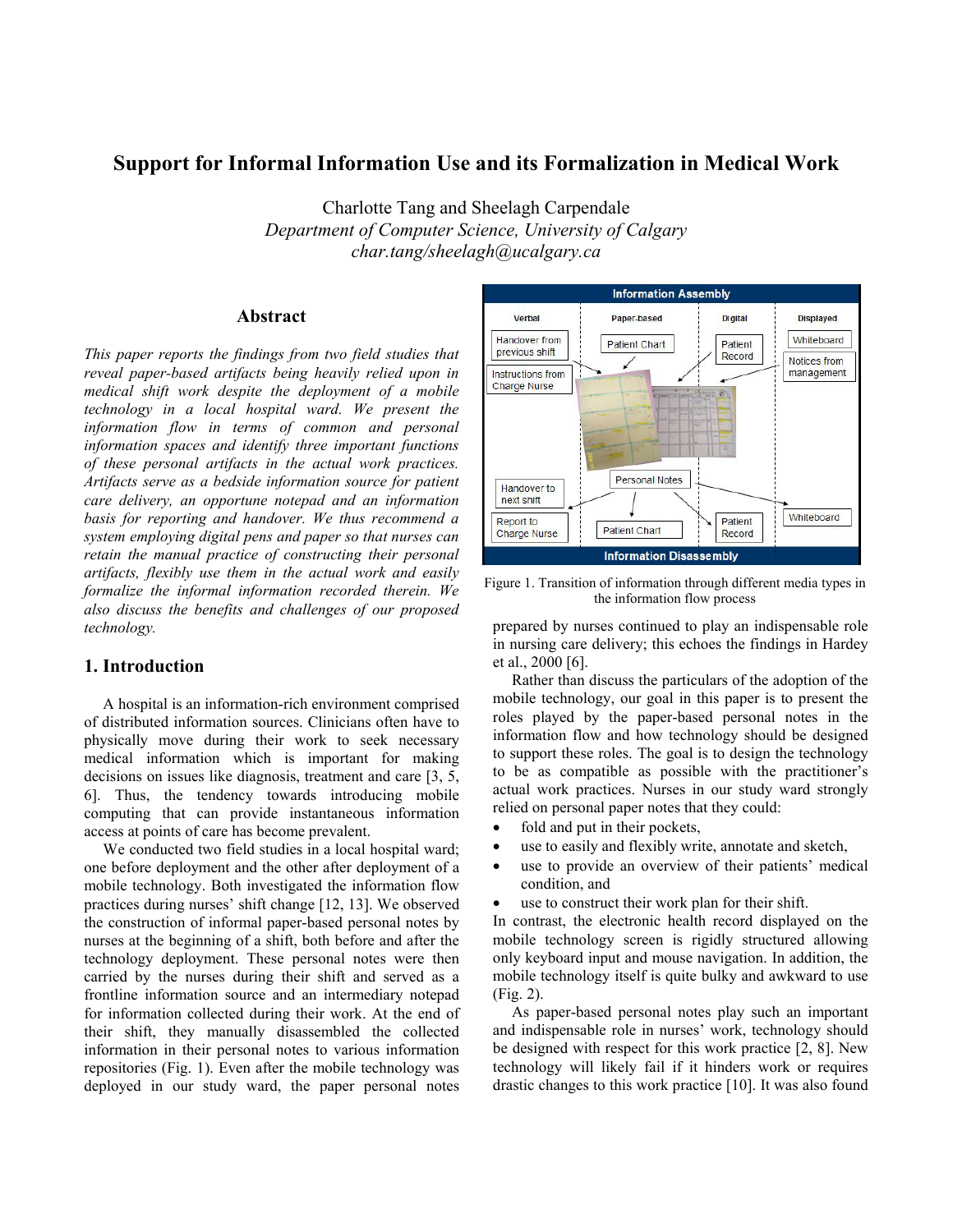that nurses spent considerable time in converting information from their personal notes back to information repositories, primarily the electronic health record (EHR) which is a legal document. Hence, technology should also allow for efficient formalization of informal information recorded in paper personal notes. We argue that the electronic health record should be re-conceptualized to embrace integration with the informal, but indispensable personal artifacts to accommodate both informal use and formal documentation of information.

In this paper, we describe the information flow processes in terms of the conceptual framework of information spaces. Since the information required for accomplishing cooperative work is often spatially distributed, it is important to ensure that information is actively placed and assigned meanings in a common information space where information can be retrieved, interpreted and manipulated for accomplishing and continuing with the cooperative work. A common information space (CIS) "encompasses the artifacts that are accessible to a cooperative ensemble *as well as* the meaning attributed to these artifacts by the actors" [1, 9]. We also defined personal information space (PIS) as an information space that consists of both artifacts and assigned meaning similar to the common information space but is constructed, interpreted and manipulated by only one person [12]. For simplicity, we disregard the mental capacity as part of the PIS in our discussion. Thus we use PIS and personal notes interchangeably in this paper.

In the following sections, we first describe the studies we conducted. We then present the PIS in terms of its roles played in the nurses' work. Next, we describe the dynamics of information flow taking place in nursing care in our study ward. We also discuss how the information flow can be supported by appropriate technology design. We conclude the paper with a discussion on the benefits and challenges of our proposed technology.

# **2. The Studies**

We conducted two field studies in a local hospital ward. Our first study, conducted six months before deploying the mobile technology, used minimally-intrusive observations of 42 nurses, interviews and examination of formal and informal information documents to acquire a thorough understanding of the basic information flow practices during nurses' shift change. We reported in [12] that information sharing took place as a pair of parallel processes: information assembly by incoming nurses and information disassembly by outgoing nurses, through four different media: paper, verbal, displayed and digital media (Fig. 1). During the first study, digital information was only accessible through stationary desktop computers. We also identified the information flow between the CISs (e.g., paper-based patient chart and EHR) and the PIS which was typically externalized as paper-based personal notes that



Figure 2. A computer-on-wheel

nurses prepared at the beginning of their shift by extracting important information from various information sources. Their shift work depended on the use of personal notes as their intermediate notepad and frontline information source.

Our second study was conducted in two stages, at two and eleven months after the deployment of the

mobile technology – computer-on-wheels (COW) – to uncover short- and long-term phenomena. The COW (Fig. 2) is a desktop computer placed on an ergonomically designed mobile cart running on a wireless network to provide mobile access to the EHRs. Methodology was similar to the first study, with the inclusion of an additional questionnaire survey. 38 and 26 nurses participated in the early and later stages of the study respectively and we received 29 filled questionnaires. Despite medical information being pervasively available through the COW, nurses did not change their practice of preparing, carrying and using self-customized paper-based personal notes for their shift work.

In the next section, we focus on the PIS and its crucial role in the nurses' work. We characterize this information space in terms of its functions in nursing care.

# **3. Personal Information Space**

We identified three important functions of the personal notes in terms of their roles in nursing care in our study ward. First they serve as a *bedside information source and work plan for patient care delivery*. The artifacts are portable and malleable and provide customized information at the point of care. Second they serve as an *opportune notepad* where nurses may flexibly scribble notes and annotations. This is important as new data emerges frequently and ubiquitously. Third, they are the *information basis for reporting and handover*. Information added to the physical artifacts during a shift often forms part of a patient's illness trajectory. Therefore such information must be properly documented for use by other clinicians and for later review when needed.

#### **3.1. Bedside information source and work plan**

Personal notes that we collected in our studies exhibited both a high degree of personalization (see Fig. 1) in how the information was represented and many similarities in the kinds of information extracted from various information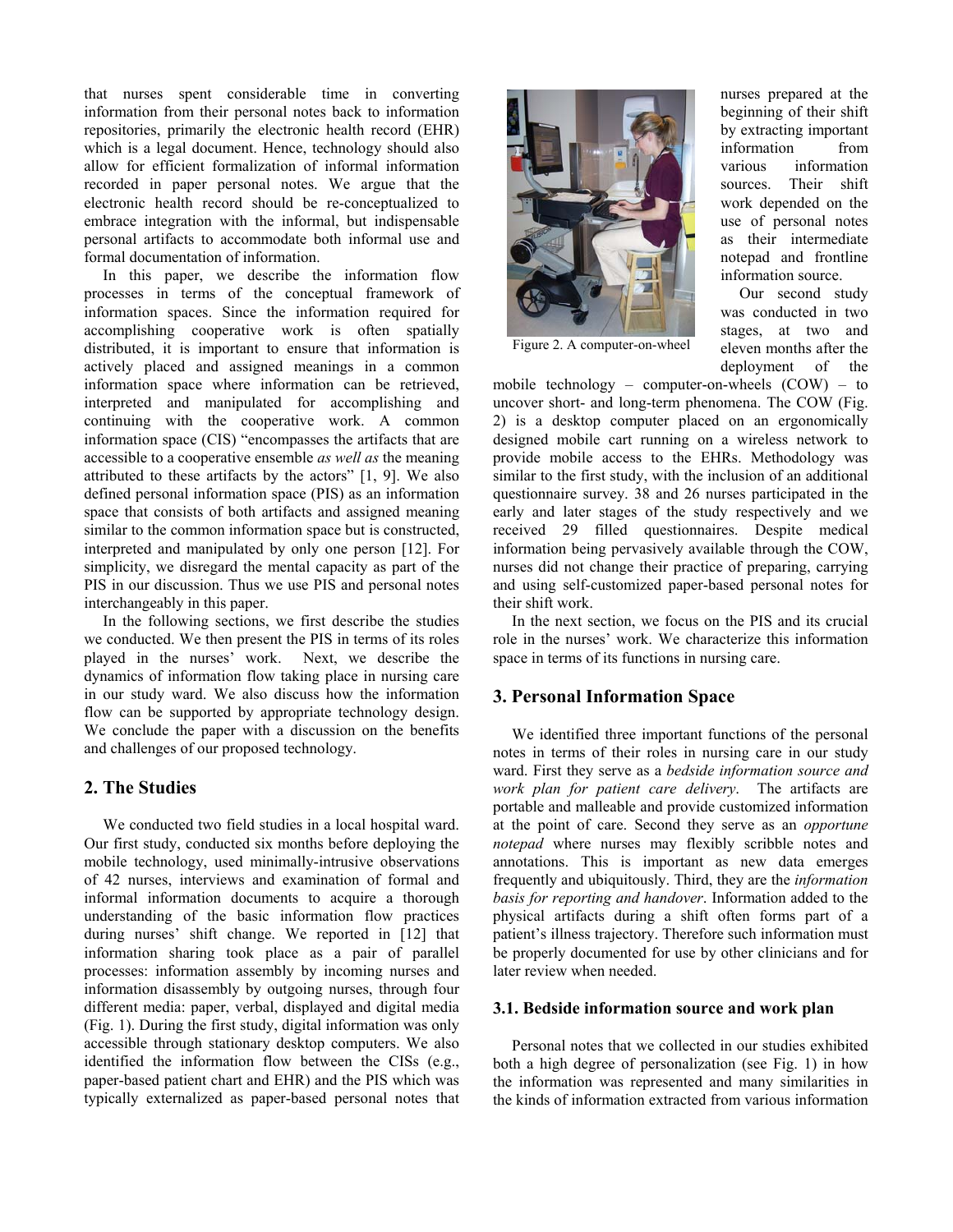sources (e.g. patient chart, EHR). In general, they contain both static and dynamic data. The static information is primarily identification information such as patient *demographics* and their *medical history*. The dynamic information includes medical information such as vital signs, medications and test results directly extracted from various medical records and recorded during the day as well as *reminders and to-dos*, *alerts*, *prompts*, *scheduling*, *verification* and *reporting* information. However, an examination of their presentation and representation, with personalized augmentations, informs richer meanings than plain medical facts. For instance, complex and highlypersonal augmentation practices were used with information to indicate different levels of importance or urgency, or to facilitate information retrieval. These augmentations included specific *spatial arrangement* of information, *physical attributes* of the personal notes and various *visual augmentations* used to enhance the information and its functions (e.g., Fig. 3a & 3b). The information is presented in such a way that it also served to guide specific actions. Details of these information types and augmentations can be found in [12].

### **3.2. Opportune notepad**

As described in Section 3.1, personal notes were prepared as the immediate source of medical information source, and the plan for carrying out nursing work. When information was placed in personal notes, nurses usually organized in their mind what and when their tasks would need to be done and what new information would emerge during their work shift. Therefore they often made liberal use of information holders such as text lines and checkboxes in addition to the more conventional reminders and to-do lists. These information holders served as obvious memory triggers by prompting the nurse who prepared the personal note to carry out the specified task and to fill in the required information or task status (Fig. 3b). On the other hand, unanticipated information may emerge especially for unstable patients. Thus nurses would always improvise their personal notes to accommodate the unexpected yet important medical information. Nurses often first recorded the emerging information in their personal note as a means to reduce their mental workload and eventually reported in official documents of varying media. As most personal notes were pre-structured for specific kinds of information, nurses usually just casually added the unforeseen information in any available open space not specified in the usual spatial layout of their personal note.

#### **3.3. Information basis for reporting and handover**

Our classification of information found in personal notes included a reporting type which is an umbrella term for all the information recorded in the personal note that must be reported or documented so that other clinicians can use for their decision making. Such information includes qualitative assessments, quantitative measurements, changes in treatment and care plan, and new medications prescribed. The current formalization process required nurses to manually convert the recorded information into report format using definite terminology and language.

#### **4. Dynamics of Information Flow**

During our study we observed the use of both CIS and PIS in the information flow process. In the following we describe how information flows from the CISs to the PIS, how a PIS is actively used to support the shift work, and how information is finally converted from the PIS to the CISs. Our description illustrates how the creation, use and retirement of a PIS plays a vital role in nursing care.

#### **4.1. From CIS to PIS**

To facilitate work, nurses often convert information found in CISs of different media to paper-based medium at the beginning of their shift (Fig. 1). They manually write down different kinds of information in designated locations on to their personal note, augmented with an array of spatial and visual attributes [12]. Many nurses commented that the manual transposing of mundane information such as patients' demographics is time-consuming and would welcome a paper template pre-loaded with the static information.

#### **4.2. Use of PIS**

We identified how the PISs were maintained and dynamically altered during shift work from the traces left in the personal notes that we collected and from interviews with the nurses. Nurses generally used a different-colored pen for additions to their PIS. They relied heavily on their PIS for necessary medical information relating to their patients, only consulting the EHR or patient chart when the required information could not be found in the PIS. They wrote down new information immediately on their PIS at points of care. Depending on the nature of the gathered information, they might use different visual cues (e.g., an asterisk or a different color) to signify its importance or urgency, much in the same way they augmented information when they first constructed the PIS. In short, nurses actively used the PIS as an instantaneous information source and as a convenient notepad to temporarily record information.

#### **4.3. From PIS to CIS**

Information flow across shifts is achieved by outgoing nurses packaging and placing the information (with intended meaning) in appropriate CISs so that the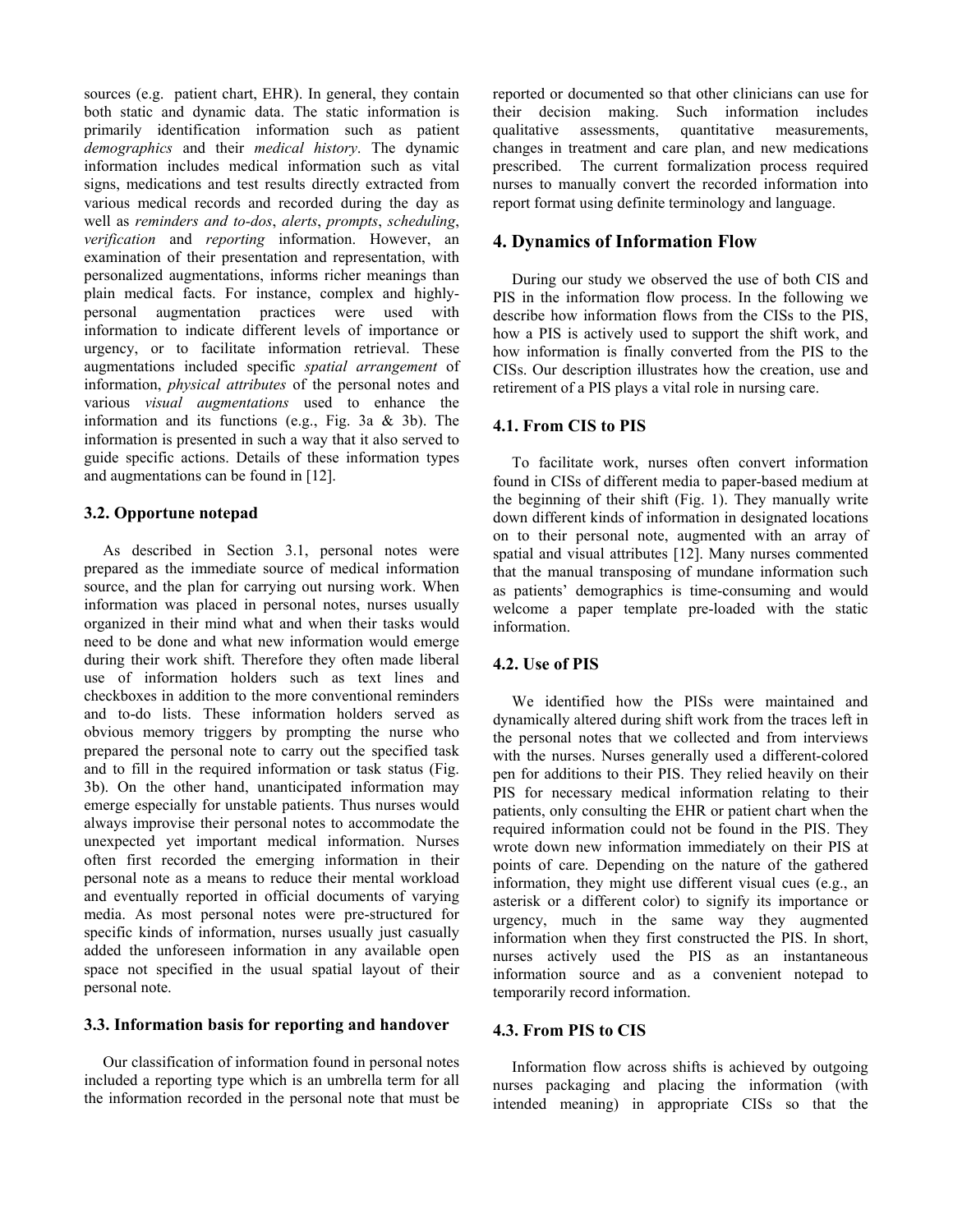information can be shared with concerned personnel. Outgoing nurses often relied on the same personal note that they used and added new information to during their shift.

Placing information from a PIS to the CISs (i.e. charting) is time-consuming (noted in observations and questionnaires). Nurses needed to dispense information to specific CISs depending on the nature of information gathered. For example, outgoing nurses needed to compile shift-specific nursing care information for their incoming colleague, provide a high-level patient's state to their charge nurse, write important treatment- and medicationrelated information in patient charts for responsible physicians and navigate the highly structured and deeply hierarchical EHR to document a formal nursing care record. In practice, nurses often use a combination of physical artifacts and their mental capacity as the constituents of their PISs [12]. As most of the information transferred to the CISs could be found in the PIS, this transposing activity is generally considered redundant and time consuming [4]. Thus a system that allows efficient transposing of information between the information spaces could improve patient care as nurses could then spend more time with their patients rather than, for example, sitting in front of a computer juggling information between the information spaces.

# **5. Initial Design Scheme**

Our analysis on how personal notes were constructed and used indicates that the personal notes play a central role in the nurses' work. Replacing it with a mobile digital device such as a PDA may not provide nurses with the same affordances offered by paper artifacts as described in Section 3. Thus our initial design focused on facilitating the preparation of the PIS. For instance, a system that allowed nurses to easily move (e.g., drag and drop) information from the EHR directly onto a personal note template might be useful to the nurses. The personal note template would be pre-loaded with static patient information and could be customized to suit each individual's preferred spatial arrangement of information, visual representations and markups such as highlighting, font color, special icons, text lines and checkboxes. The template could then be printed in color as their personal note for use during their shift in a similar manner to that which they were familiar.

We informally presented our design idea to some of the nurses working in our study ward. Our goal was to obtain feedback for refining our design. However we received unanimously negative response from the nurses who, quite unexpectedly, favor manually writing down medical information themselves. However, they still desired having the static information pre-printed on their personal note sheet. The manual handwriting exercise, as they explained, actually helped them remember their patients' condition and the tasks that they were required to perform on/with them since the manual activity helped build a mental map

of their work plan. Therefore having an electronic system where they only read the medical information, then transferred information onto a template via mouse manipulation would prevent them from building a conceptual work plan. As such, we understood that this manual writing practice was an essential part of the shift change activities that should be respected with the introduction of technology. After all, technology should be designed to support actual work practices [14].

# **6. Revised Design Concept**

Feedback from our preliminary design idea clearly indicated that a system should be designed to support the work practices familiar to the nurses. Therefore our redesign rationale strives to accomplish the following. The system should:

- $\blacksquare$  retain the practice of manually transposing information from the CISs to a paper-based PIS,
- allow flexible use of a paper artifact to support and enhance work performance, and
- allow users to effortlessly move information from the paper artifact back to the CISs in order to provide timely information and to reduce charting time.

#### **6.1. The technology**

We propose the use of a digital pen and smart paper technology such as Anoto technology [15], equipped with handwriting recognition software. The digital pens are similar to ordinary pens in that they use regular ink, but different in that they include a built-in camera which continually scans the paper as ink is applied. All pen strokes are captured and stored in memory for later transmission either through a Bluetooth technology or via a docking platform. The smart paper is like ordinary paper, but is pre-printed with specially arranged dot patterns which uniquely define the absolute coordinates on the paper. Templates for spatial layout of information may be specified to create artifacts such as information holders or storage bins [11] that may be assigned for specific kinds of information which in turn can be mapped to corresponding fields in the digital database. Such design allows efficient information transfer from the smart paper to the digital medium. Also, a handwriting recognition can process specified symbols into digital characters which can then be stored in the EHR database. In addition, an exact digital replica of the personal note can be optionally captured and saved for future review.

#### **6.2. Interplay of information spaces**

Figure 3 illustrates our design concept. In our proposed system, nurses will use a digital pen just the way they have been using pens for writing. The smart paper can be customized for individualized layout of information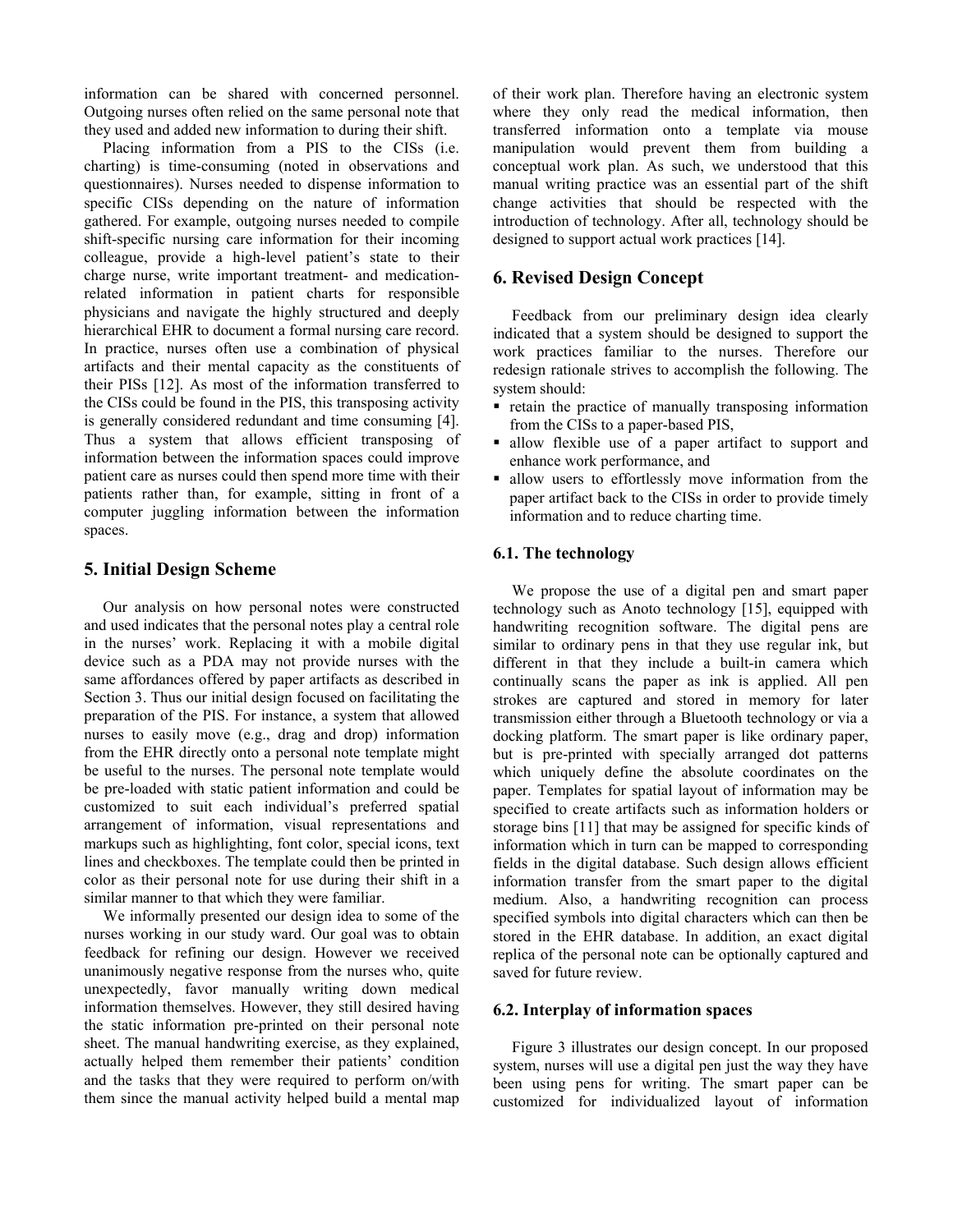

Figure 3. Information flow between PIS and CIS

arrangement which has shown to be important for efficient information retrieval (Fig. 3a). Static information will be preprinted on the smart paper; whereas dynamic information will be assigned to information holders or storage bins. For example, all the blood work results will be written in the storage bin assigned for "Blood Work", similarly for the "Vital Signs" bin. They can also augment information in their personal note in the manner to which they are accustomed. As a result, nurses can construct their PIS, retaining the manual activity which helps them build a mental map of their shift work.

During the shift, nurses can flexibly use the personal note for annotation or sketches as in their current nursing practice. Ink strokes captured in the digital pen's memory are readily downloadable via either Bluetooth or docking technology. The captured ink strokes can be converted by handwriting recognition software to digital characters as appropriate for the EHR (i.e. PIS to CIS). Recorded information in PIS can be optionally archived in the database as an image file of the personal note (Fig. 3c) as a back-up information source for later review. The converted information can then be displayed with appropriate labels corresponding to the fields to be stored in the EHR. Nurses may alter, add or delete information from this record (Fig. 3d). The verified version can then be submitted for archiving in the EHR database (Fig. 3e). In this way, nurses can, in a simple and timely manner, convert handwritten information recorded in paper medium into digital information for distributed use by other clinicians.

# **7. Strengths and Challenges**

We repeatedly found the importance of personal notes in nurses' work practice in our study ward before and after the deployment of the mobile computing device which was intended for ubiquitous use at points of care. While many organizations invest handsome amounts of money in largescale innovative technology, most do not pay enough attention to the actual work practices of their employees.

Thus, our findings urged us to take a closer look at the roles played by these personal notes, how and why they are vital to nurses' work and how we can design technology to support their roles. We identified their importance as a bedside information source for patient care delivery, an opportune notepad and the information basis for reporting and handover. We therefore formulate our design rationale to support these roles. Nevertheless, our initial design idea assumed that nurses would prefer digital solution in all aspects of their work context, without considering the deeper impact of the manual exercise. We thus learnt that it is important to also understand the underlying effects of all facets of their activities in order to design for supporting their work practices.

As such, the use of a digital pen and smart paper might best benefit their work practices. Nurses can continue their shift preparation practice using the apparently traditional pen and paper. This activity helps them build a strong mental model of their shift work. The use of their personal note as an immediate information source and opportune notepad can also be achieved. In the mean time, understanding the importance of spatial arrangement of different kinds of information allowed us to use the information holders or storage bin concept to map to appropriate fields in the EHR database. This set up permits efficient and timely updates of medical information in the digital medium which is frequently and remotely shared by an array of clinicians. Thus our system is designed to support nurses as they carry out their work. Ideally it should also help lower time cost which is likely influential in view of the severe nurse shortage currently experienced in the local health region. We also value the personal aspect of the artifacts as some information may not be desirable to be archived for review. Thus the image capture of personal notes is designed to be optional.

In general, our proposed technology can potentially offer a bridge between paper and digital media. Therefore, information recorded in paper-based patient charts which are still heavily in use in our study ward, mostly by physicians to record their notes, can easily be digitized for distributed use by clinicians. Currently, clinicians have to physically go to the centrally-located nursing station to retrieve information from these charts which unfortunately are often misplaced or removed from their designated locations [12]. Therefore information flow between a CIS (e.g., paper patient chart) and another CIS (e.g., EHR) can also be improved with this use of digital pens and smart paper.

There are still challenges that need to be overcome when implementing our proposed system. First, current practice involves heavy use of free-form annotations on the personal notes. The use of information holders or storage bin concept sets the boundary in which specific kind of